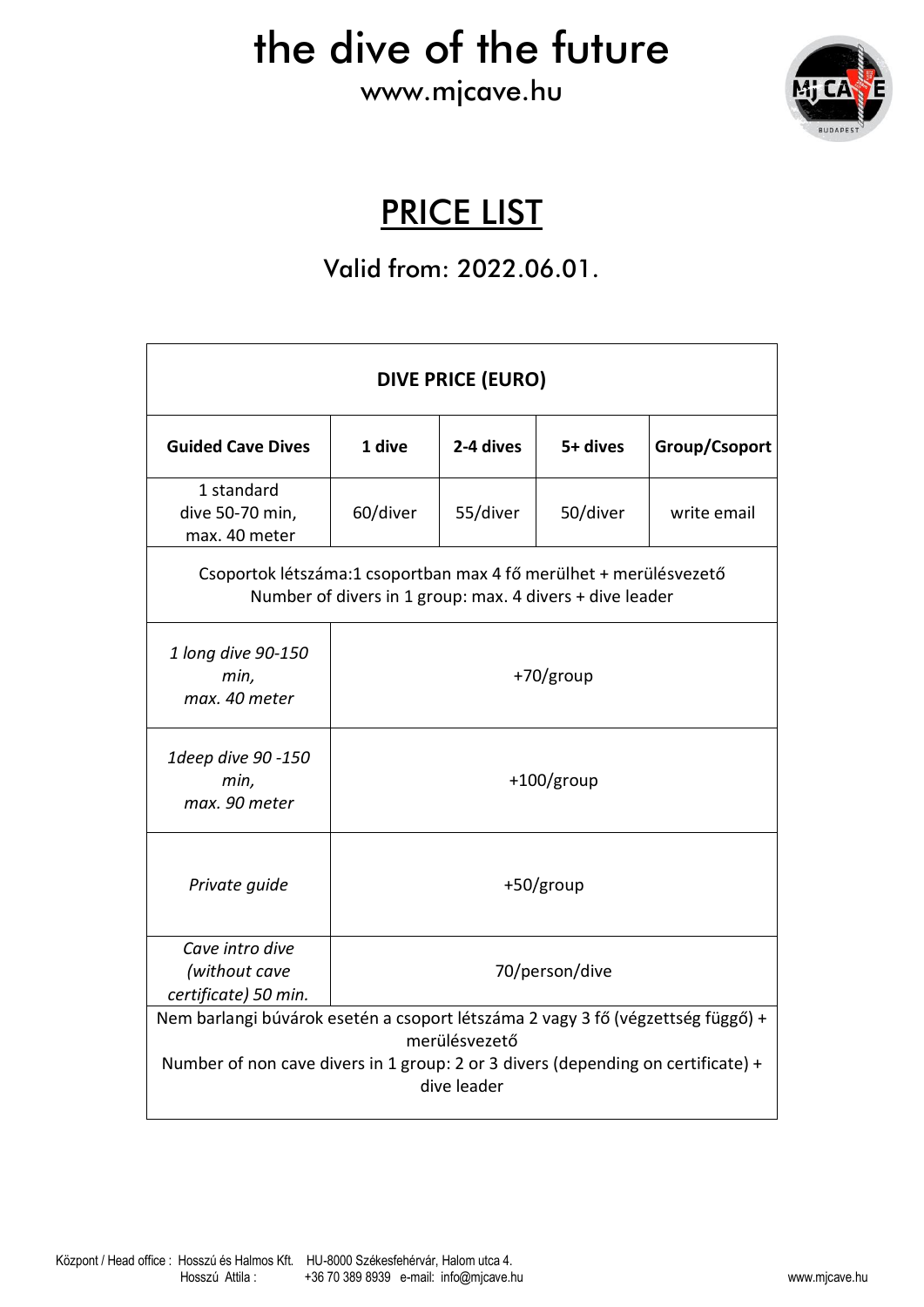## the dive of the future

### www.mjcave.hu



| <b>RENTAL EQUIPMENT PRICE (EURO)</b>                                                                                        |           |  |  |  |
|-----------------------------------------------------------------------------------------------------------------------------|-----------|--|--|--|
| Full Set:<br>palack(D12), regulators, hoses, wing, backplate, lights, filling<br>AIR vagy EAN32                             | $50$ /day |  |  |  |
| FullSet: palack(D12),<br>regulators, hoses, wing, backplate, lights, filling AIR vagy<br>EAN32, mask, fins, Wetsuit, Boots, | $60$ /day |  |  |  |
| Drysuit/Száraz ruha                                                                                                         | 30/day    |  |  |  |
| Wetsuit/Nedves ruha                                                                                                         | $5$ /day  |  |  |  |
| Boots/Búvár csizma                                                                                                          | $5$ /day  |  |  |  |
| Undergarment/Aláöltözet                                                                                                     | $5$ /day  |  |  |  |
| Computer                                                                                                                    | $10$ /day |  |  |  |
| Regulators (Double Set)/Automata szett duplához                                                                             | $15$ /day |  |  |  |
| Regulators (Stage, argon)/Stage automata                                                                                    | $10$ /day |  |  |  |
| Wing/Kiegyenlítő térfogat                                                                                                   | 10/day    |  |  |  |
| Backplate/Háttámla                                                                                                          | $10$ /day |  |  |  |
| Primary light/Főlámpa                                                                                                       | $10$ /day |  |  |  |
| Back-up light/Tartalék lámpa                                                                                                | $5$ /day  |  |  |  |
| Mask/Maszk                                                                                                                  | $5$ /day  |  |  |  |
| Fins/Uszony                                                                                                                 | $5$ /day  |  |  |  |
| Spool, weetnotes, etc.                                                                                                      | $5$ /day  |  |  |  |
| Reel (primary)                                                                                                              | $5$ /day  |  |  |  |
| <b>DPV</b>                                                                                                                  | 30/dive   |  |  |  |
| <b>DPV</b>                                                                                                                  | $60$ /day |  |  |  |